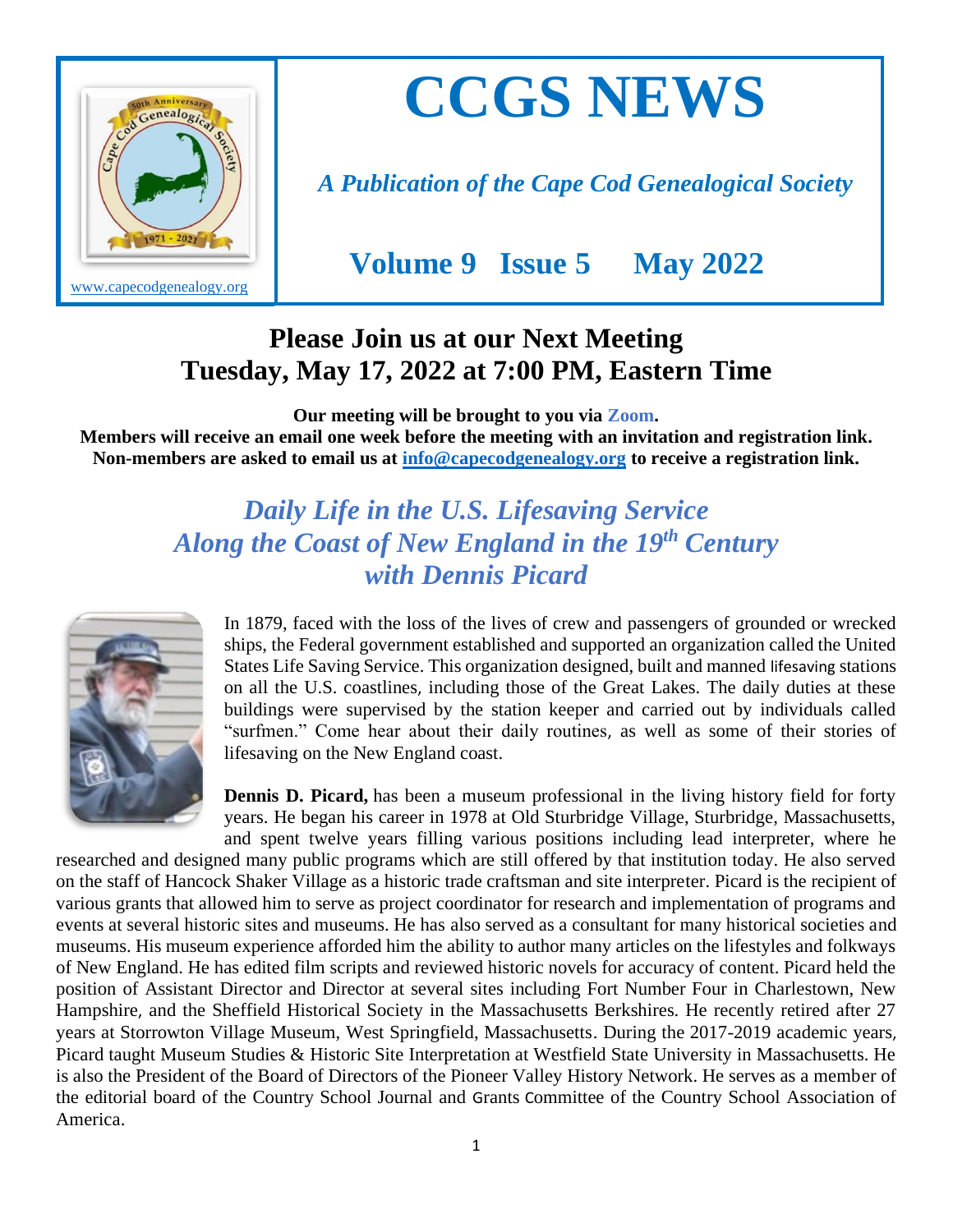# Message from the CCGS President, Walter Murphy

According to the *Cape Cod Times*, April showers were well below normal. Even so, I have begun to notice new colors in my travels, which suggests that mayflowers will be here in a timely fashion. Similarly – and to really stretch a metaphor – our Bylaws and Nominating Committees have been hard at work and their efforts will "blossom" in the weeks ahead. (BOOO!)



First up are the new bylaws. These are a rewrite of the current version, which has been around since 2016. The new bylaws were approved by your Board in April, were sent to members for their review shortly thereafter, and will be presented to members for their ratification at the May 17 monthly meeting. The ratification requires approval by two-thirds of the members attending the meeting, so please plan to attend and cast your vote on this important matter.

The membership meeting in June is designated as CCGS's Annual Meeting, where the Society's Officers, Directors-at-Large, and the Nominating Committee (whose terms are expiring) shall be elected. The current Nominating Committee presented this year's slate of nominees of the Society to the Board at its April meeting. That slate – along with pictures and bios – can be found elsewhere in this Newsletter. More broadly, the slate will be sent to each member at least ten calendar days before the vote at the June 21 meeting.

By definition, these will be two of the most important meetings of the year. At the same time, both meetings will have two interesting speakers (Dennis Picard in May and Judy Russell in June), so please make a point of being punctual so that we can conduct the business portion of the meeting in a timely fashion and leave plenty of time for our speakers to share their knowledge.

That's all for now. Please remember to stay *Safe*, and stay *Healthy*.



Walter [\(wgmgenealogy@gmail.com\)](file:///C:/Users/Walter%20Murphy/Google%20Drive/CCGS/wgmgenealogy@gmail.com)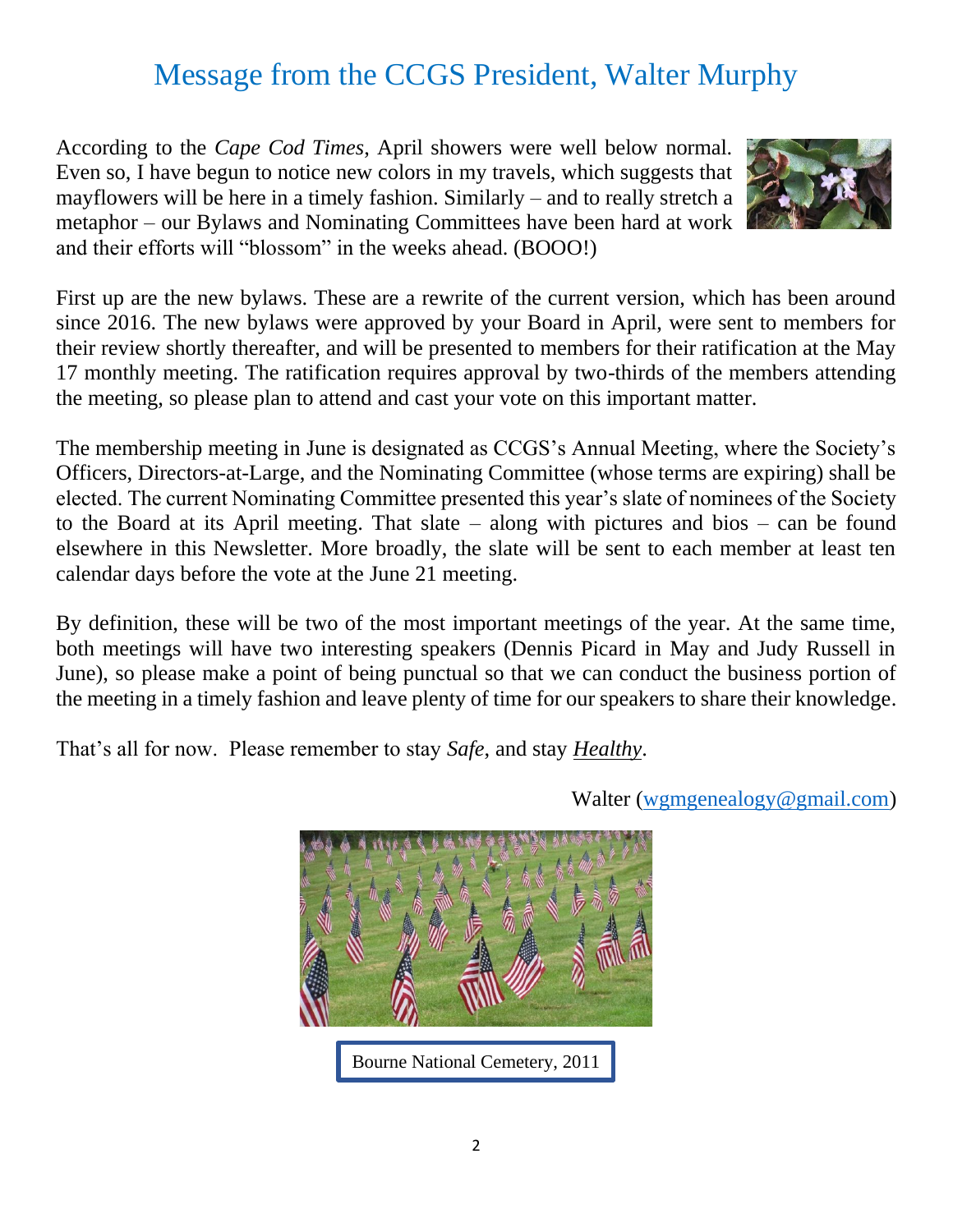#### **Cape Cod Genealogical Society Board of Directors 2021-2022**

Cape Cod Genealogical Society **David Martin Community** David Martin Education Education P.O. Box 1394 Judy Jones Membership P.O. Box 1394 Judy Jones Membership<br>
Harwich, MA 02645 Carolyn Weiss Publications<br>
TBA Publicity Publications<br>
Publicity

#### **OFFICERS DIRECTORS**

**Kathy Kaldis** 

Walter Murphy **President** President Ralph Ryall **Immediate Past President** Ralph Ryall Immediate Past President Kathy Kaldis Vice-President Judy Jones Director at Large Judy Needham Recording Secretary Pam Eaton Director at Large Bebe Brock Corresponding Secretary L. Ray Sears Director at Large Nancy Daniels **Treasurer** Treasurer Brian O'Donnell Director at Large L. Ray Sears Communications Technology **Mailing address:** Elibrary **Kathy Kaldis Elibrary Address:** Elibrary **Library Library Elibrary Library Library Library Library Library Library Library Library Library Library Library Library [www.capecodgenealogy.org](http://www.capecodgenealogy.org/)** TBA Publicity **TBA** Publicity **TBA** Publicity

#### *Special Announcement From Computer SIG Leader, Bob Oppenheim*

**RootsTech 2022** is long gone. You have to wonder about a conference that, over the course of three (or was it four?) days had over 1,000 presentations. Thankfully, the organizers realized that none of the attendees were able to see everything that they were interested in. There is a facility for going back and looking in on topics of interest that you may have missed.

Go to this website:

#### <https://www.familysearch.org/rootstech/home>

In the background of the view of Salt Lake City. **new restaurant called Karma?**  You will land on the *Welcome to the Family* page where you will have the option to subscribe for updates. Pause for a moment and enjoy the majesty of the Rocky Mountains

Then scroll down to the *Sessions* panel and use the *Search* function to find sessions of interest.

*W W W <i>W <i>W <i>W <i>W <i>W <i>W <i>W <i>W <i>W <i>W <i>W <i>M* Don't forget to look for downloadable syllabi - sometimes their take-away value is just as important as the session itself.

> **Please Welcome** *New Member*

> > **Brenda Lee**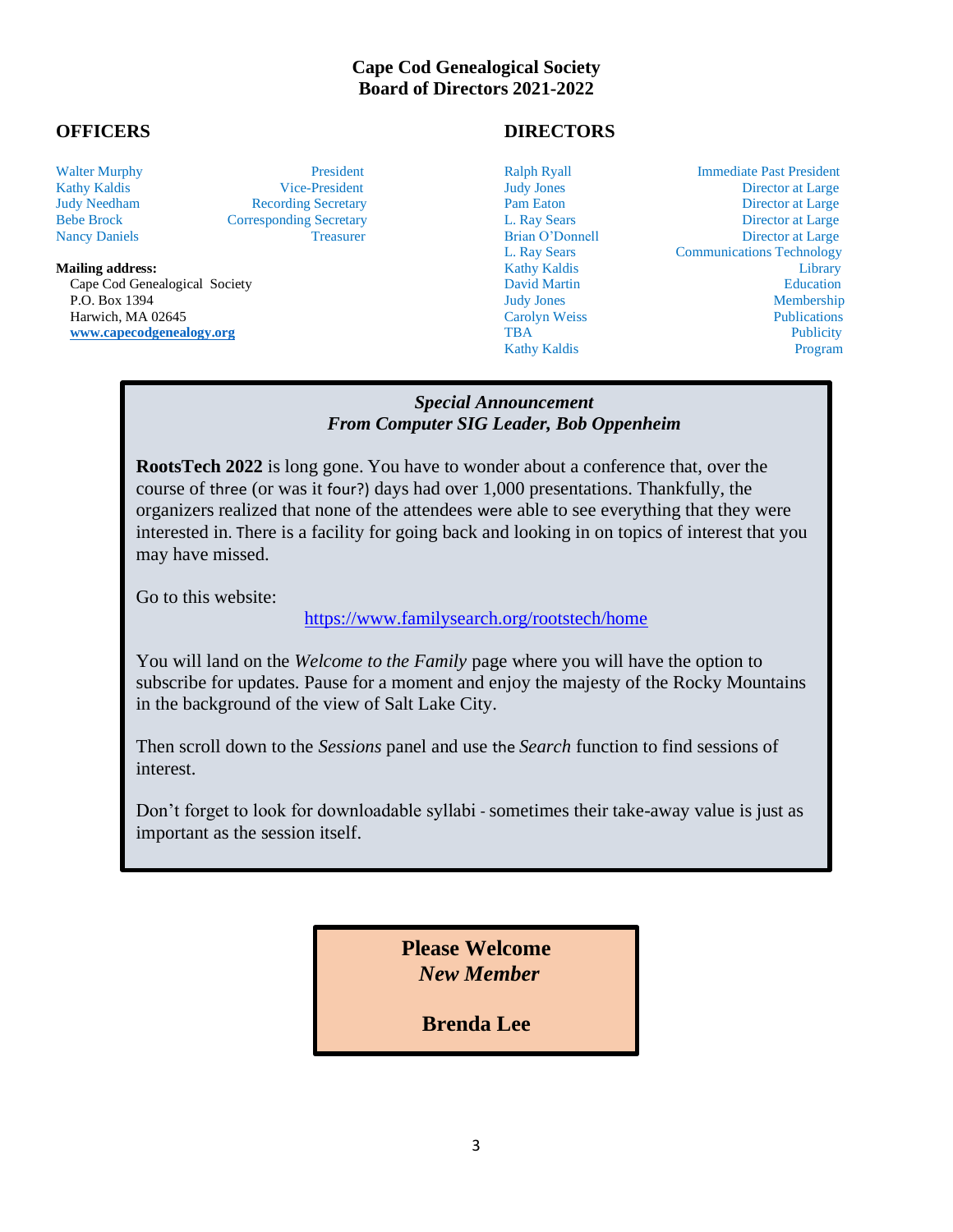#### **Program Summary, April 19, 2022**

Written by *David Martin*

The meeting recording is available for viewing in the Members Section of the CCGS website. [www.capecodgenealogy.org](http://www.capecodgenealogy.org/)



**Alien Registration Files with Carol Kostakos Petranek**

The April 2022 Program of the Society featured a presentation by Carol K. Petranek on the topic of using Alien Registration Files from the U.S. Government for genealogical research.

Frequently overlooked are records at the National Archives and Records Administration (NARA) on Alien Registrations that took place in 1940 and later during the World War II era under the Alien Registration Act.

The importance of these records is their provision of potentially a great deal of information on an immigrant ancestor. However, it was emphasized that one also needs to verify information found in those records since the ancestor could have been under stress at the time of being queried by government officials on their background. The Act required the completion of a form which included date and place of birth, occupation, and status of becoming naturalized. Individuals of age 14 and older who planned to stay in the USA for a month or longer had to complete the form. They also had to provide a photograph and a fingerprint, after which they were assigned a number on a card which they would carry with them.

During the period of 1940-1944, five and a half million people registered under this Act. After 1944, another 60 million new files were created. Anyone who received a number and a card but who never re-contacted any government agency afterward would not have an actual file. Those who did contact a government office afterward, for any

reason, however, would have a file; reasons for recontacting the government could be applying for Social Security, a lost card, etc. Anyone immigrating AFTER 1944, however, would have a file. The file is known as an A-File.

In addition to the information mentioned earlier, files may also contain affidavits of witnesses for documents, passenger ship identity, name of a spouse, correspondence between the government and the person, marriage, baptism, evidence of being supported by another person, their registration in their original country, and family letters. Some immigrants for some reason may have been deported, and that situation requires further research by the genealogist and perhaps an appeal.

The 1940 USA Population Census has a column for "Citizenship." If the abbreviation "na" is found in that column opposite a person's name, it means that they had become a citizen. But if that column has "al", it means that the person is an alien at the time of the Census and thus they may have a file. A certificate of citizenship is not usually in the file because that certificate is not normally duplicated.

Genealogists are cautioned about name changes, since immigrants sometimes modified or simplified the spelling of their names or may have used more than one name in their original country. Thus, a researcher needs to try as many alternatives as possible in the search. Usually, the signature used by the immigrant can indicate his or her preferred name. Researchers need to remember that immigrants arrived from a variety of cultures, and their original ethnicities can influence naming patterns used because of various local traditions and practices. For example, in some cultures, actual birth dates are not important, whereas other holidays such as name days are important.

In the case of immigrants in this time period, the applications for citizenship were destroyed.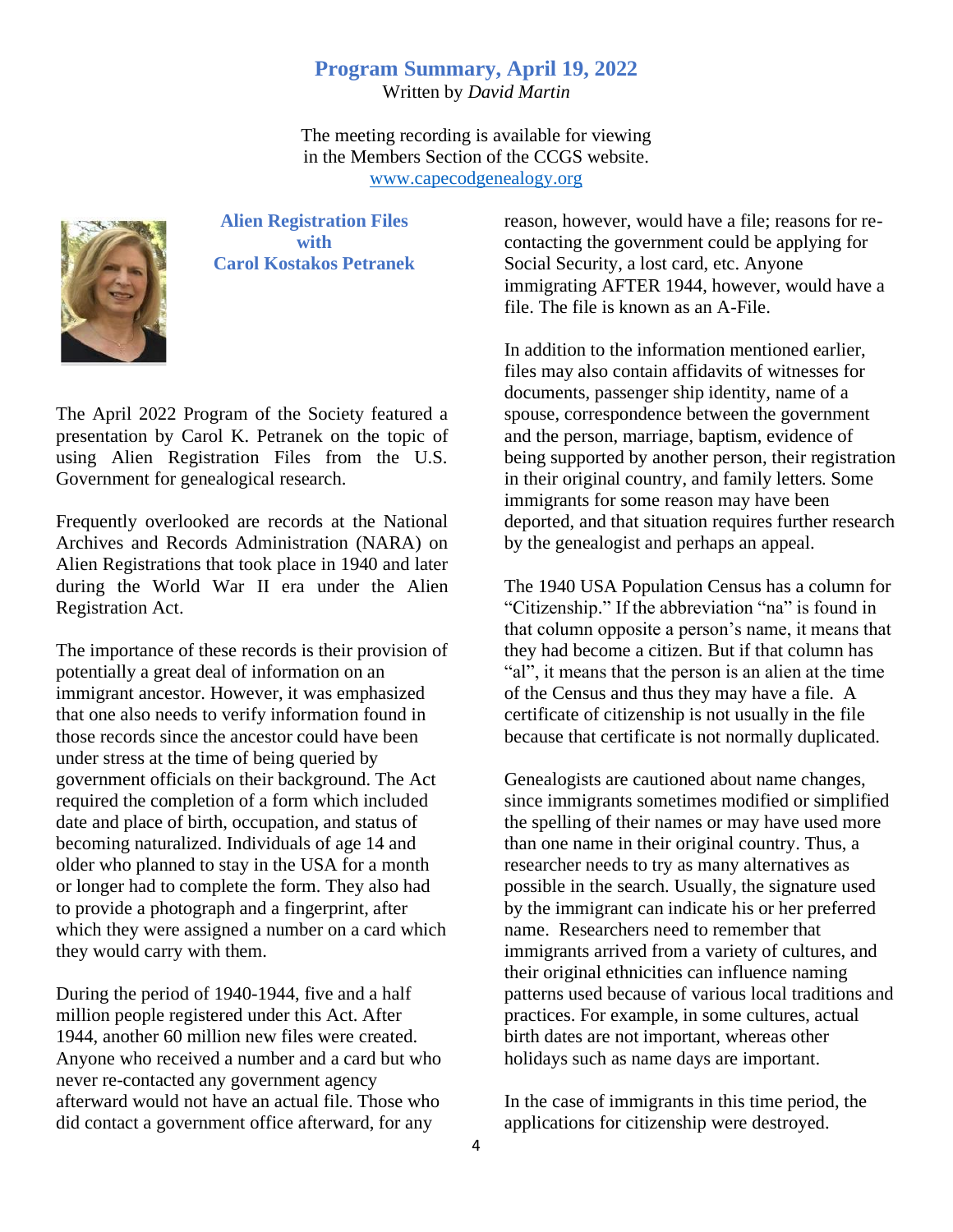Researchers are also advised to consider that clerks would sometimes have to transliterate some more complex names, and thus spelling variations could enter when the transliteration is not accurate.

At this time, anyone whose birth year is 1923 or later and was an immigrant would have his or her file located at the United States Citizenship and Immigration Service (USCIS). For persons born before 1923, the file would be at NARA. However, it is possible that a post-1923 file might not be at USCIS, and so one should check NARA anyway.

Sometimes a researcher may find that the government office turns down a request or says that it is missing; it is important to continue to appeal that response because sometimes a subsequent request will be granted.

The website for NARA to use for starting a name search is<https://www.archive.gov/research/catalog> and another is [https://www.archive.gov/research/immigration.](https://www.archive.gov/research/immigration)

# **SIGs – Special Interest Groups**

**SPECIAL INTEREST GROUPS (SIGs)** are informal member gatherings for the purpose of sharing information, research techniques, data and references, regarding specific topics or geographical areas. For more information, please email the SIG leader or visit our website at [www.capecodgenealogy.org.](http://www.capecodgenealogy.org/)



### **Cape C[od F](https://creativecommons.org/licenses/by-sa/3.0/)amilies**

L[eader](https://creativecommons.org/licenses/by-sa/3.0/) Bebe Brock [crosby1635@gmail.com](mailto:crosby1635@gmail.com) advises that all are working indep[endent](https://creativecommons.org/licenses/by-nc-sa/3.0/)ly, and carefully following the ongoing announcements from Sturgis Library, [whether o](https://creativecommons.org/licenses/by-sa/3.0/)pen or not (w[here the](https://creativecommons.org/licenses/by-sa/3.0/) group meets) and adhering to any mask requirements. If all goes well, Bebe will be holding meetings, [pos](https://creativecommons.org/licenses/by-sa/3.0/)t-COVID on the fourth Tuesday of th[e month](https://creativecommons.org/licenses/by-sa/3.0/) at 1:00 PM and will let her group know.

### **Computer Users**

Leader **Bob Oppenheim** [roppen@msn.com](mailto:roppen@msn.com) holds a meeting on the second Tuesday of the month at 10:00 AM (except in July and August). PRE-COVID, these meetings were held at the Dennis Public Library, 5 Hall Street, Dennis Port. We have been meeting virtually using Zoom during COVID. The library has re-opened and we will eventually return to the library, but **not for our May 2022 meeting.** When we do re-convene, meetings will be simulcast on Zoom and all of the SIG members will receive an invitation to participate virtually. Any changes to this arrangement will be emailed to the membership and published in the Newsletter.

*The next Computer SIG will be held on Tuesday, May 10 at 10:00 AM. It will be a Zoom meeting. Our member, Walter Murphy, will give us an update on getting and using DNA results. The focus will be on recent happenings in the industry and things that are of interest to our members who may not be interested in deep diving into mapping their genome. (If you are interested, Walter's DNA SIG is the place to be.)*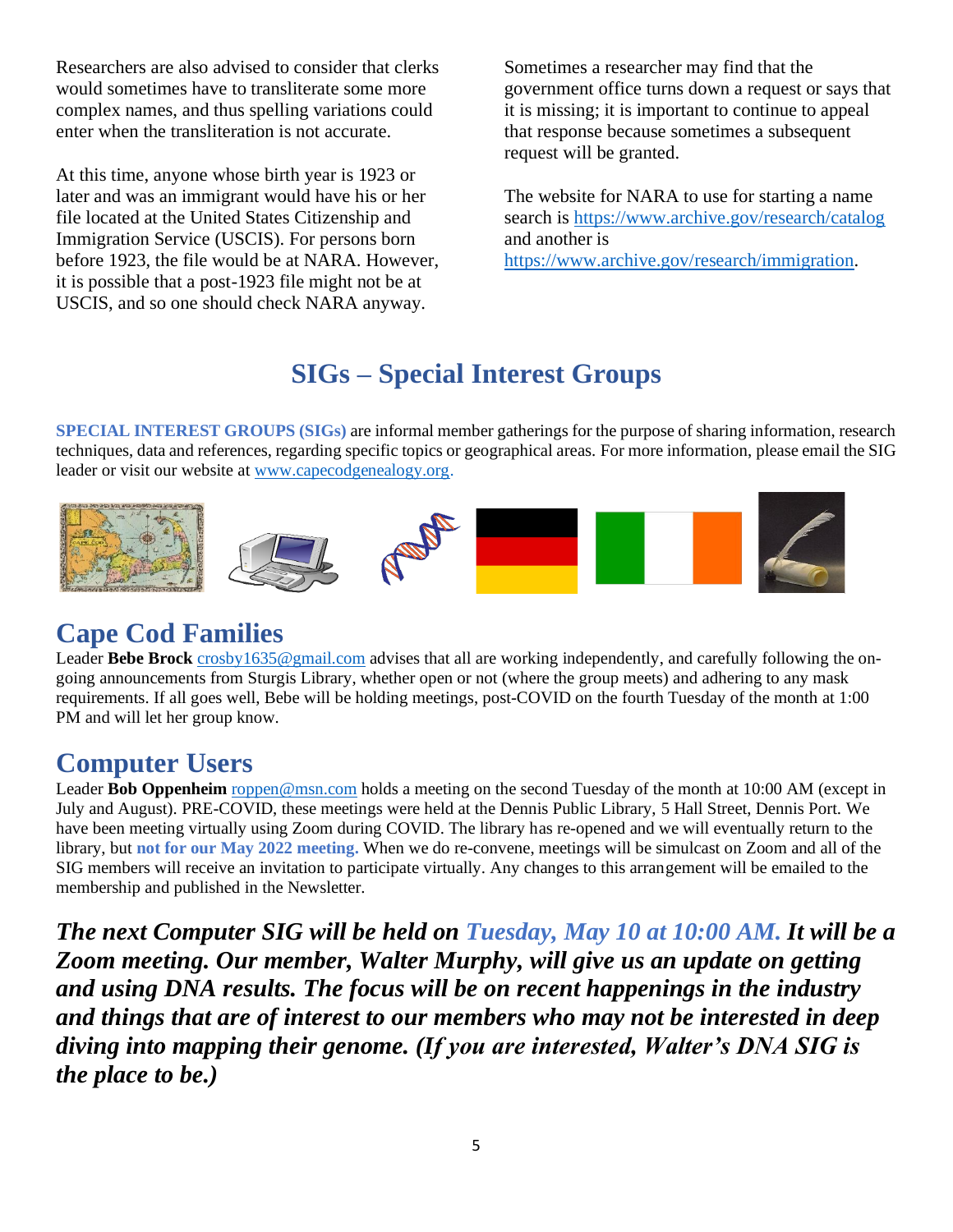# **DNA**

Leader **Walter Murphy** [wgmgenealogy@gmail.com](mailto:wgmgenealogy@gmail.com) holds a Zoom meeting every other month on the first Tuesday at 1:30 PM. Prior to the Zoom meeting, he sends out both an agenda and a Zoom invitation to register. This is an active group that typically attracts participants of all levels of interest and expertise to each meeting. All sessions begin with a question-and-answer roundtable discussion, divided into two sections: DNA 101 questions/problems followed by time for "old hands." The discussion period is followed by topics of interest.

#### *The June 7 agenda is still largely a work in progress, but Ancestry's new ethnicity tools and estimates will surely involve some discussion.*

#### **German**

Leader **Ann Croston** [acroston125@comcast.net](mailto:acroston125@comcast.net) holds Zoom meetings on the first Tuesday of the month at 10:00 AM. Ann communicates via email and on our Facebook page, Cape Cod Genealogical Society - German SIG, when items of interest come up.

#### **Irish Research**

Leader Pat Flaherty [patcarolegenealogy@gmail.com](mailto:patcarolegenealogy@gmail.com) usually holds a Zoom meeting on the fourth Monday of the month at 10:00 AM, however, gatherings will now be quarterly. Anyone with an interest in Irish genealogy is most welcome. We have members with lots of experience who can help those with little experience. It is a good combination. Our sessions usually include a presentation from a member on available records (either in the United States or in Ireland). We also share strategies for finding those elusive Irish ancestors wherever they may be lurking. There is always time for good discussions during which questions are answered and experiences are shared.

#### *The next Irish SIG will be held on Monday, June 27 at 10:00 AM.*

#### **Writers**

Leader **Pippa Dodd Ryan** [pippa.doddryan@gmail.com](mailto:pippa.doddryan@gmail.com) holds a Zoom meeting on the third Friday of the month at 10:00 AM. Anyone with an interest in sharing their writing with the group regarding personal genealogy or about family members (including pets), anything historical, current event topics, articles of personal satisfaction and more are most welcome. We explore many styles of writing and narrative, even poetry and discovered family letters, as well as discuss the possibilities of publication. Everyone is welcome to participate and share their work, writing tips and techniques. If you do not have anything to share, join us anyway. You may become inspired!

#### *The next Writers SIG will be held on Friday, May 20 at 10:00 AM.*

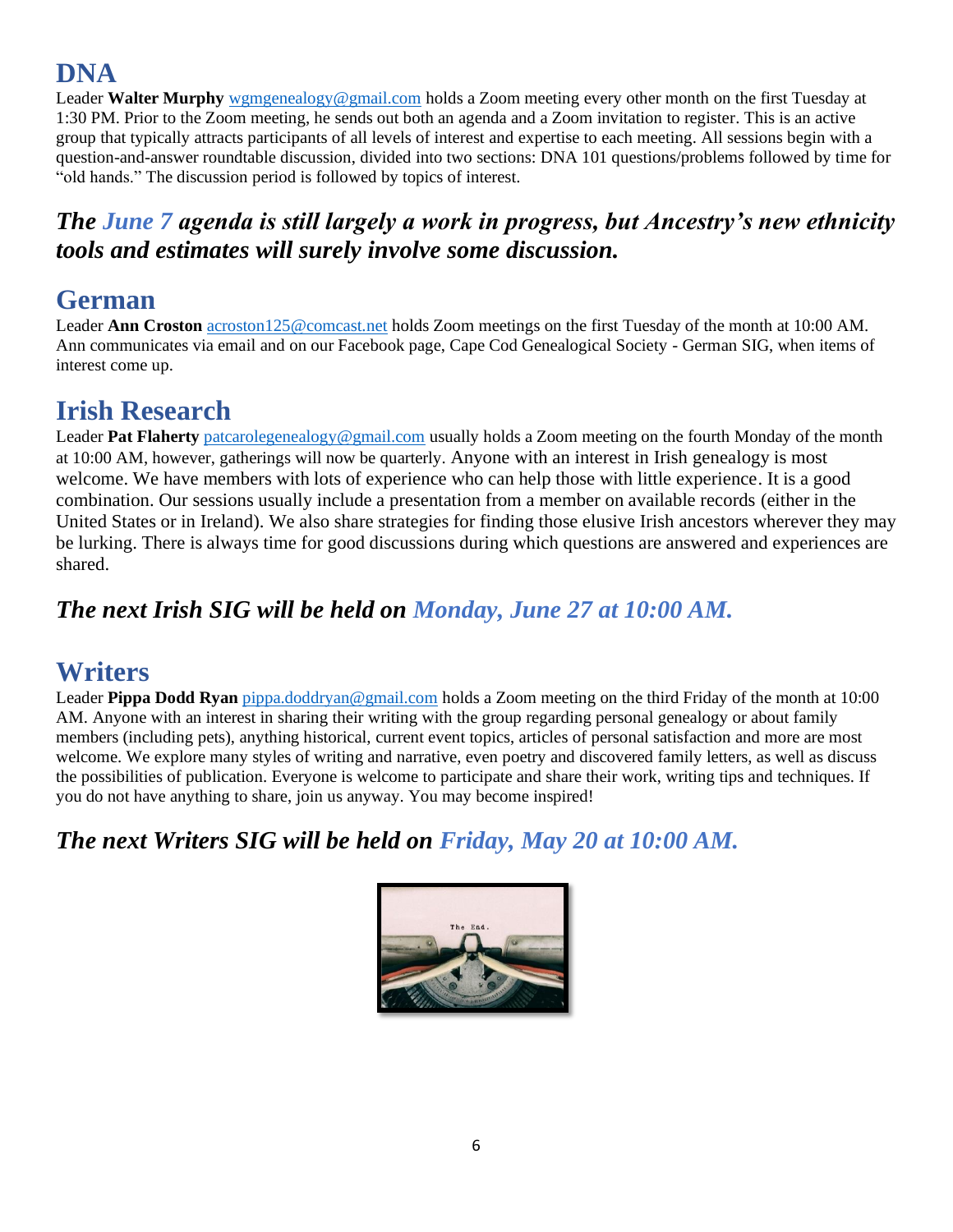# **June 2022 Candidates for Election**



**PRESIDENT (Two Years) B. Judy Fenner**, or just Judy to those that know her. Judy is no newcomer to managing not-for-profits like ours. She has been an active member of our Board where she is serving on the 50<sup>th</sup> Anniversary Committee and is the Chair of the Bylaws Committee. She is a member of the NEHGS and is a Past President of the Falmouth Genealogical Society. She has also been Co-Chair of two NERGC conferences (Portland, Maine and Glastonbury, Connecticut); a speaker at several NERGC conferences; and has taught courses in beginning genealogy. Judy says that she has been researching her family for over 50 years.

Judy has been a member of the Order of the Eastern Star for 35 years where she has held several leadership positions. She was Worthy Grand Matron of Massachusetts,

2002-2003, serving as leader of 10,000 members. She was Chairman of Deputies for Brazil for the General Grand Chapter, 2009-2021, responsible for coordinating Deputies in five regions of Brazil (yes, Judy is bilingual in English and Portuguese). She is currently a member of the Registration Committee and also Chairman of Deputies for Brazil of the General Grand Chapter (the international governing body), 2021-2024. In addition, she has assisted in founding new Chapters, and in assuring compliance with rules and regulations of the Order. Besides her work for the Order of the Eastern Star, she is a member of the National Association of Parliamentarians, the New England Association of Parliamentarians and the George Demeter Unit in Massachusetts, where she is Past President and Past Secretary. And, she is clerk and member of St. Peter's Episcopal Church, on the Vestry and was Co-Warden (term expired January 2022). Breaking down brick walls giving you a pain in the neck? In addition to her other credentials, Judy is a retired physical therapist.

**RECORDING SECRETARY (Two-Years) Patricia "Pat" Merriell.** Pat is a Boston native and currently lives in Centerville. She spent thirty-four years in southeastern Ohio and moved back east in 2013 to care for her mother. Pat joined Ancestry.com in 2016 and has been researching off and on since then. Now that she is retired, Pat hopes to devote more time to her research and do some site visits to relatives for interviews, along with visiting archives and cemeteries. Pat is the mother of two sons and grandmother to four spectacular girls. Pat has worked as a substitute teacher, bookkeeper, real estate broker, and paralegal. She has served as a board member of Habitat for Humanity of Southeastern Ohio and the Centerville Civic Association. Pat is working hard to break through brick walls for her paternal grandfather and maternal great-grandmother.





**DIRECTOR-AT-LARGE (Two-Years) Pam Eaton,** along with her husband, Baird, caught the genealogical bug in 2010 while researching the history of an 1894 family wedding gown in their possession. Pam enjoys writing narrative poetry and, during the pandemic, wrote a poem about Mayflower passenger Stephen Hopkins. The poem was read by a local actor, in Pilgrim costume, filmed by Lower Cape TV and can now be found on YouTube (Search: Stephen Hopkins is my Name). Pam has been an active member of CCGS for several years, has been on the Board as a Director at Large from 2020 to 2022 and is a regular attendee at our meetings and SIGs. She has been our Newsletter Editor for the past two years.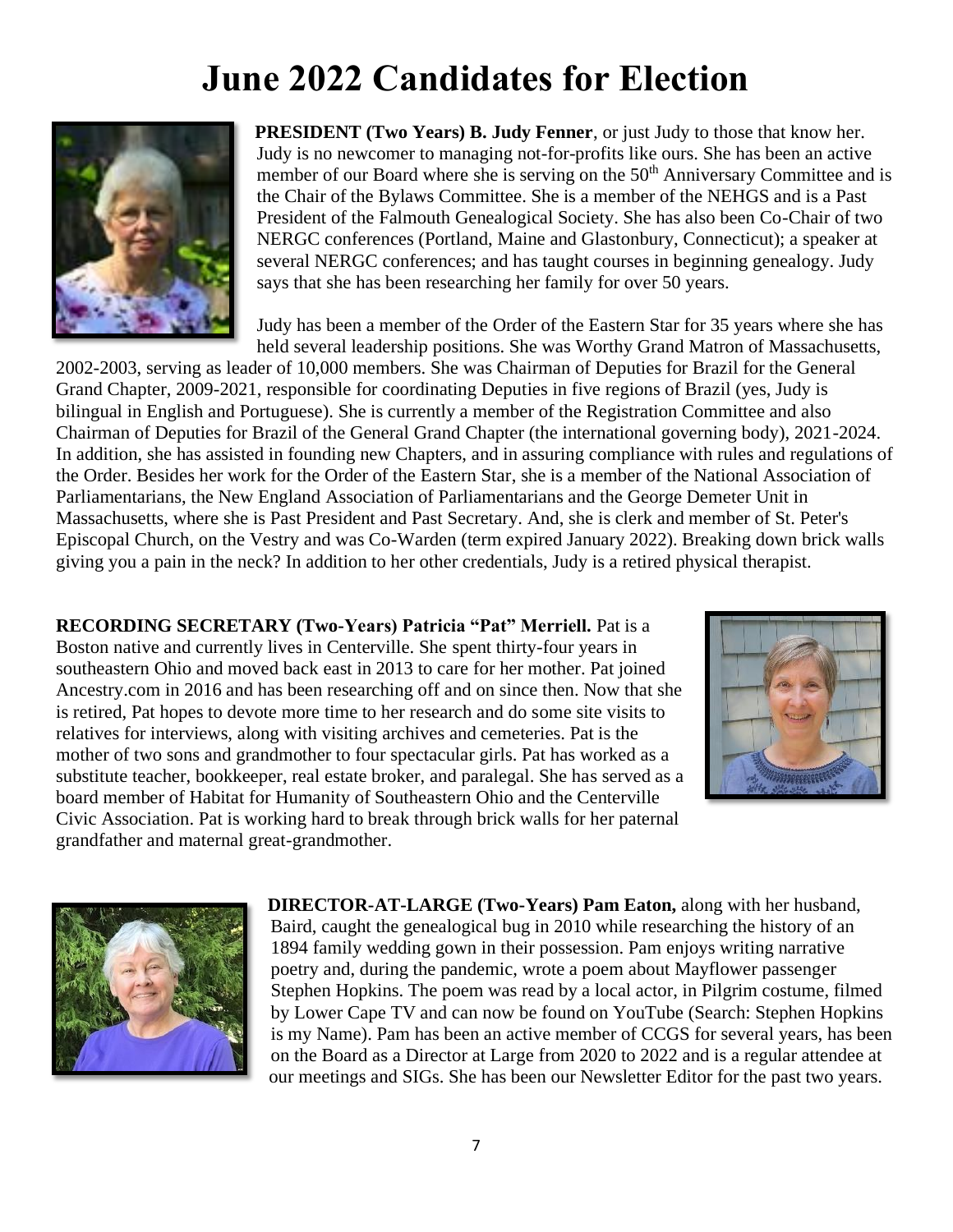**DIRECTOR-AT-LARGE (Two-Years) Brian O'Donnell** has been an active member of CCGS since 2014 when he attended a genealogy class put on by the Society through the Academy for Lifelong Learning. Originally from New York he came to Cape Cod via Okinawa when his father, a career Air Force NCO, was assigned to Otis AFB in the mid-fifties. After graduating from college, he served in the Army and later transferred to the Marine Corps. After retiring from the service, he and his family returned to Cape Cod and acquired a perpetual home improvement project in West Barnstable. Since moving "back home" he has worked as an airline pilot for a regional carrier, served on the board of the Barnstable County Beekeepers Association and has done volunteer construction work with Habitat for Humanity. Having an avid interest in history, he became interested in genealogy through a cousin



who was researching the maternal line of their family. Genealogy seemed like a personalized extension of learning history and a means to chronicle the family story to children and grandchildren. His main area of interest has been his paternal line which originates primarily from Ireland and the New York City area.



**NOMINATING COMMITTEE (One-Year) Judy Jones** is a retired teacher who moved to the Cape almost 15 years ago. One of the first things she did upon arrival was to dig out the research she had started with her sister many, many years ago and then look for a genealogy group that shared her interest. She found us!! Since then, she has served as a NERGC delegate, been on the Board as a Director-at-Large for three years and is now the Chair of the Membership Committee. She is also a member of the Mayflower Society, DAR, Maine Genealogical Society, some other family associations and a couple of historical associations. She reports that she is looking forward to the day that, as Hospitality Committee Chair, she gets to stop at Dunkins to pick up coffee and donuts and welcome you back to in-person meetings.

**NOMINATING COMMITTEE (One-Year) Pat Flaherty.** Pat has been a member of the Cape Cod Genealogy Society since 2016 and currently facilitates the Irish Special Interest Group. Pat began interviewing family members about their lives close to 50 years ago, continuing, as time permitted, during her career in the financial services industry. Upon retirement in 2004, family history became front and center. She describes herself as a life-long student. She holds a B.S. in Management from the University of Massachusetts Boston and an M.B.A. from Northeastern University. She completed the Certificate in Genealogical Research at Boston University in 2010. Having spent summers in Harwich Port when growing up, Pat now splits time between West Harwich and Boston, when she and her husband are not traveling the world.

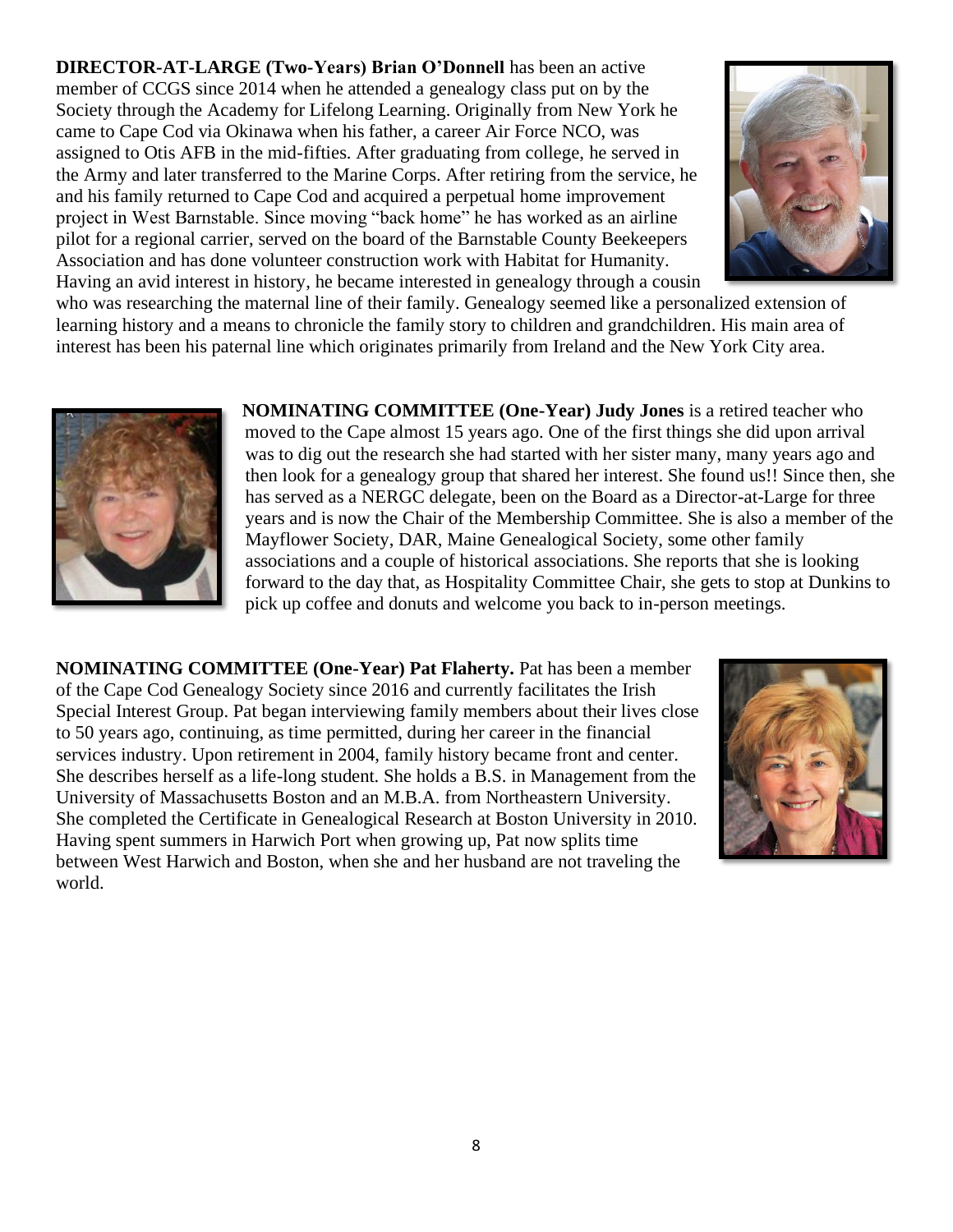**NOMINATING COMMITTEE (One Year) Jo Anne Makely.** Jo Anne is a former Mayor, Township of Mahwah, New Jersey; Presidential Appointment, Advisory Board, Federal Regional Council; Chair, Army Corps of Engineers, Ramapo River Basin Committee; Member of Board of Directors and VP, Soule Kindred in America; DAR Genealogical Records Chair for the State of New Jersey; Trustee, Bergen County Genealogical Society; awarded the Joyce Kilmer Outstanding Citizen Award. Her former volunteer experience includes: Chair, Historic Register Committee, Greene County Historical Society; and Chair, Grants Committee, Greene County Council of the Arts. She holds a B.S. from Adelphi University.

Jo Anne has been a member of the NEHGS since 1995 where her positions included: Trustee; Secretary of the Board; Councilor, and member, Nominating Committee; Chair, Human Resources Committee; member, Executive Committee; tour participant, *Great Migration By Sea & By Land* (2015), and *A Golden Land: The Country Houses and Gardens of Buckinghamshire* (2016); member, Charles Ewer Society for Lifetime Giving; and supporter member of the Cornerstone Society for Giving. She is also chair of Genealogical Records for the Massachusetts NSDAR and Historian for the Hannah Winthrop Chapter National Society Daughters of the American Revolution.



**High Tide Chase Garden Creek Yarmouth Port, MA**